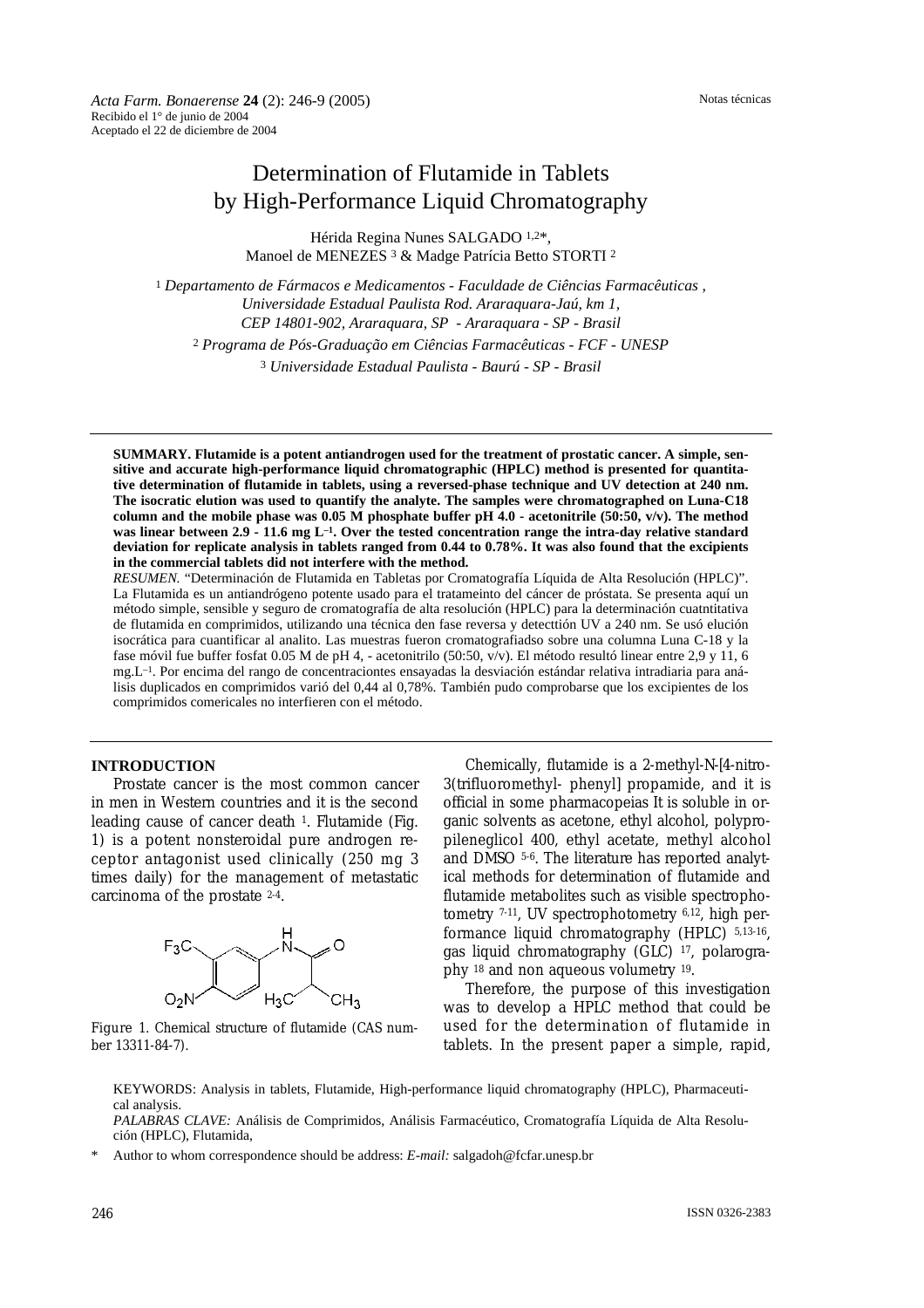sensitive, precise, accurate and specific HPLC assay is described that has been applied to quality control of drugs which required high sensitivity and selectivity. The results of the analysis were validated by statistical methods and recovery tests.

# **EXPERIMENTAL** *Chemicals and reagents*

Flutamide reference substance (assigned purity 99.9%) was kindly supplied by Schering-Plough do Brasil. Flutamide raw material and tablets were kindly supplied from Farmácia-Escola - FCF-Araraquara (São Paulo, Brasil) and Amaral Carvalho Hospital from Jaú (São Paulo, Brasil), respectively. Each flutamide tablet contained 250 mg of the active drug. Acetonitrile and methanol, both of HPLC grade were purchased from Merck (Brasil). All chemicals and solvents used were of analytical grade.

#### *Equipment*

The HPLC analyses were conducted using a Chromatograph System Varian (Model 2510), a UV detector (Varian Model 2550), a mobile phase constituted of 0.05 M phosphate buffer pH 4 and acetonitrile (50:50, v/v) pumped at a flow-rate of 1.0 mL min<sup>-1</sup> through a Luna C18 analytical column (100 mm x 4.6 mm i.d.), particle size 5 µm (Phenomenex, CA, USA) and a manual injector Rheodyne (Model 7125). The injection volume was 20 µL and peaks were detected at 240 nm. The integrator attenuation was 8 and the chart speed was 0.5 cm min–1. The total run time for an assay was approximately 7 min. All assays were performed at ambient temperature.

### *Standard solution*

The flutamide standard solution was prepared by accurately weighing 60.0 mg of flutamide which was transferred to a 100 mL volumetric flask and the volume was completed with methanol. Final concentration was 600 µg mL–1. The stock solution of flutamide was then successively diluted with methanol in order to obtain solutions with concentrations of 2.9, 5.8, 8.7 and 11.6  $\mu$ g mL<sup>-1</sup>.

#### *Sample preparation*

For quantitative determination of flutamide in tablets, twenty tablets were weighed to obtain the average tablet weight. The tablets were grounded up and 60.0 mg were transferred to a 100 mL volumetric flask; 50 mL of methanol

were added and the flask was shaken for 20 min by mechanical stirrer followed by addition of methanol. The volume was completed with the same solvent. The samples were filtered and then successively diluted with methanol to obtain  $10.0$  mg mL $^{-1}$  of flutamide. All determinations were conducted in triplicate.

The most powerful statistical tool to verify the internal validity of an analytical procedure, a criterion of accuracy, is the analysis of variance (ANOVA). The data were analyzed by linear simple regression by the least-squares method using Excel 5.0.

The recoveries were determined by adding known amounts of flutamide reference substance  $(2.0, 4.0 \text{ and } 6.0 \mu\text{g} \text{ mL}^{-1})$  to the samples at beginning of the process. A recovery exercise was then performed.

The precision and accuracy of the assay, as well as the linearity of the calibration curve were determined for intra- and inter-day on three different days. Precision and accuracy were assessed by performing replicate analyses of quality control samples against calibration standard. The precision and accuracy of the method were calculated as the relative standard deviation (RSD) and the percentage deviation of observed concentration from theoretical concentration, respectively. The statistical data were calculated by ANOVA.

The specificity study was assessed during all the steps of the analytical method. The ability of the assay to quantify flutamide accurately in the presence of the excipients was confirmed through the analysis of blanks and spiked quality control samples.

#### **RESULTS AND DISCUSSION**

Flutamide can be analyzed by using the proposed HPLC method both as a raw material and in tablets. The aim of this study was to develop a chromatographic procedure for the analysis of flutamide in raw material and tablets. Methanol and acetonitrile were chosen as the organic solvents because of flutamide solubility and a reversed phase mode chromatography was used to perform the assay. The USP modified method was used because the column specified in the monograph is not available in the laboratory. The column used in this research (100 mm x 4.6 mm) showed a high-resolution separation. Moreover the mobile phase was modified. Methanol and 0.05 phosphate buffer (7:4, v/v) [4] was substituted by acetonitrile and 0.05 *M* phosphate buffer pH 4 (5:5,  $v/v$ ). The influence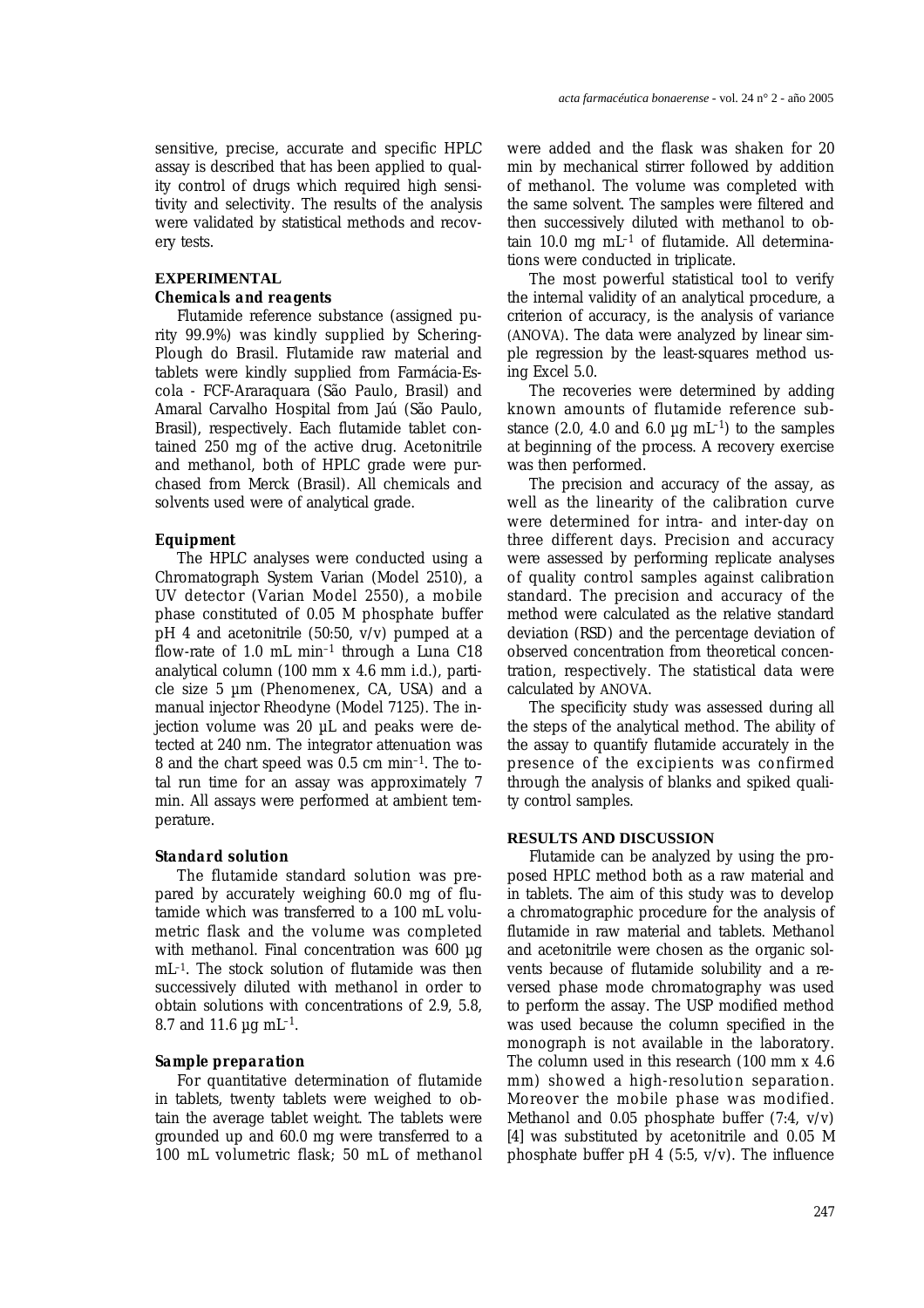

**Figure 2**. Typical chromatograms of flutamide. Conditions: Luna C18 (100 mm x 4.6 mm i.d.), particle size 5 µm column; mobile phase: 0.05 *M* phosphate buffer pH 4 and acetonitrile (50:50, v/v); flow-rate: 1.0 mL min–1; UV detector at 240 nm; RT 5.57 min; ambient temperature; concentration: 10 mg mL–1.

of different organic solvents in the mobile phase was studied aiming to establish the best experimental conditions for the analysis of flutamide. Fig. 2 shows the chromatograms of flutamide using the proposed and validated chromatographic method.

A standard calibration curve of flutamide was constructed by plotting area versus concentration (Fig. 3). The linear regression equation for flutamide was calculated by the equation:  $y =$ 2523.66x - 27.5 where **x** and **y** are concentration and area, respectively. The procedure for raw material purity determination was the same as described for flutamide determination in tablets. The purity of flutamide raw material was found to be 100.5%, according to as pharmacopeial specifications 5.

The UV absorption spectrum of flutamide was monitored at 240 nm. The retention time



**Figure 3**. Standard calibration curve of flutamide (2.9 to  $11.6 \mu g.mL^{-1}$  at 240 nm.

for flutamide was less than 6 min. Agreement with Beer's law was evident in the concentration range from 2.9 to 11.6  $\mu$ g mL<sup>-1</sup>. A total of 20 µL volume of each sample was then injected onto the column. The calibration curve was constructed by plotting the peak height ratios of flutamide vs. the respective drug concentration. The correlation coefficient obtained was 0.99998, indicating excellent linearity. The experimental results obtained in the determination of flutamide in tablets are shown in Table 1. The method had excellent reproducibility for the standard solution. The average purity (%) reached was 99.53%.

The recovery test is an experimental design to verify the relationship between the amount of substance added and the amount quantified. In this test the observed concentrations of flutamide reference substance in the powdered tablets were not significantly different from the stated concentrations (99.6%, n=3). Results of recovery tests are shown in Table 2.

|             | <b>Amount found</b><br>$(mg/tablet)*$ | Average $\pm$ S. D.<br>$(mg \pm S.D.)$ | <b>RSD</b><br>(%) |
|-------------|---------------------------------------|----------------------------------------|-------------------|
| 1<br>2<br>3 | 248.3<br>251.15<br>249.79             | $249.75 \pm 1.94$                      | 0.78              |
| 4<br>5<br>6 | 248.10<br>249.30<br>247.30            | $248.23 \pm 1.01$                      | 0.44              |
| 7<br>8<br>9 | 247.77<br>250.15<br>247.63            | $248.52 \pm 1.42$                      | 0.57              |

**Table 1**. Results of flutamide determination in tablets (250 mg/tablet) using a proposed HPLC method. \*Average of three determinations; S.D. standard deviation; R.S.D. relative standard deviation.